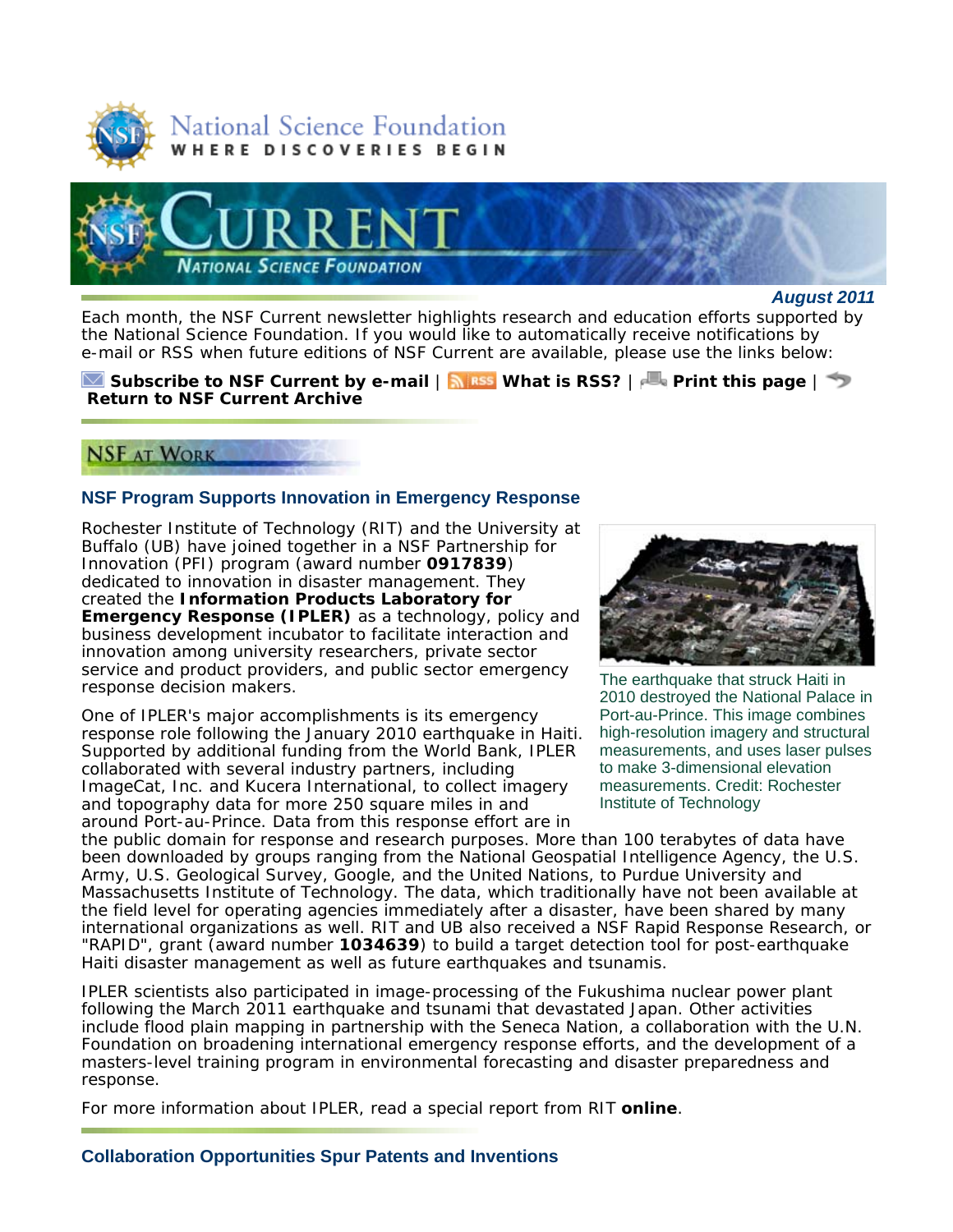

Credit: Darren **Hester** 

A recent study published in the journal *Research Policy* reviewed the activity of NSF Engineering Research Centers to determine the factors that drive invention disclosures and patent applications. Researchers found that an organizational climate that encourages interdisciplinary collaboration and actively supports commercialization has a direct impact on the development of new inventions and patents. This study was supported by NSF (award number **0345195**). Read more information about this work **online**.

**NSF and USAID Launch International Interagency Program**

On Thursday, July 7, NSF and the United States Agency for International Development (USAID) launched a joint initiative to address global development challenges and renewed a Memorandum of Understanding (MOU) that provides a framework for collaboration between the two agencies. The MOU leverages each agency's respective strengths, experiences, technologies, methodologies and investments in order to facilitate science and technology collaboration in and with developing countries.

NSF Director Subra Suresh, USAID Administrator Rajiv Shah and White House Office of Science and Technology Policy Director John P. Holdren spoke at an event held at NSF to announce the innovative alliance.

The Partnerships for Enhanced Engagement in Research (PEER) program is an initiative that supports and builds scientific and technical capacity in the developing world. PEER



USAID Administrator Rajiv Shah and NSF Director Subra Suresh. Credit: Sandy Schaeffer for NSF

capitalizes on competitively awarded grants made to developing countries' scientists by facilitating collaboration with NSF-funded scientists in U.S. institutions. Initial research focus areas include water, renewable energy, food security, climate change and disaster mitigation.

Six USAID-funded pilot projects linked to NSF investments laid the groundwork for the current PEER program. The pilot projects explored research challenges related to ecosystems, climate change, seismology, hydrology and biodiversity in Tanzania, Bangladesh, Mali, Kenya and Burkina Faso. Learn more about these pilot projects in this **video slideshow**. More details on PEER are available in the **press release**, and a video from the PEER launch event can also be viewed **online**.

# DID YOU KNOW?

## **Research Space Increases in Academic Institutions**

Research-performing colleges and universities saw their science and engineering (S&E) research space increase by 4 percent between fiscal year (FY) 2007 and FY 2009, according to the National Center for Science and Engineering Statistics at NSF. This increase is almost three times the amount of growth found between FY 2005 and FY 2007 (1.5 percent). This is a change from the past two survey cycles that were marked by slowing growth in research space.

Not all S&E fields saw similar growth in research space. Between FY 2007 and FY 2009, biological and biomedical sciences saw the greatest increase in S&E research space (12 percent), followed by computer and information sciences (8 percent). On the other hand, four S&E fields--social sciences, physical sciences, mathematics and statistics, and health and clinical sciences--experienced declines in the amount of space available for research.

For more information, read the full **InfoBrief** online.

## **FACES OF NSF RESEARCH**

## **Citizen Science Programs Bring Climate Change Questions Home**

Communicating Climate Change (C3), an NSF-supported project of the Association of Science-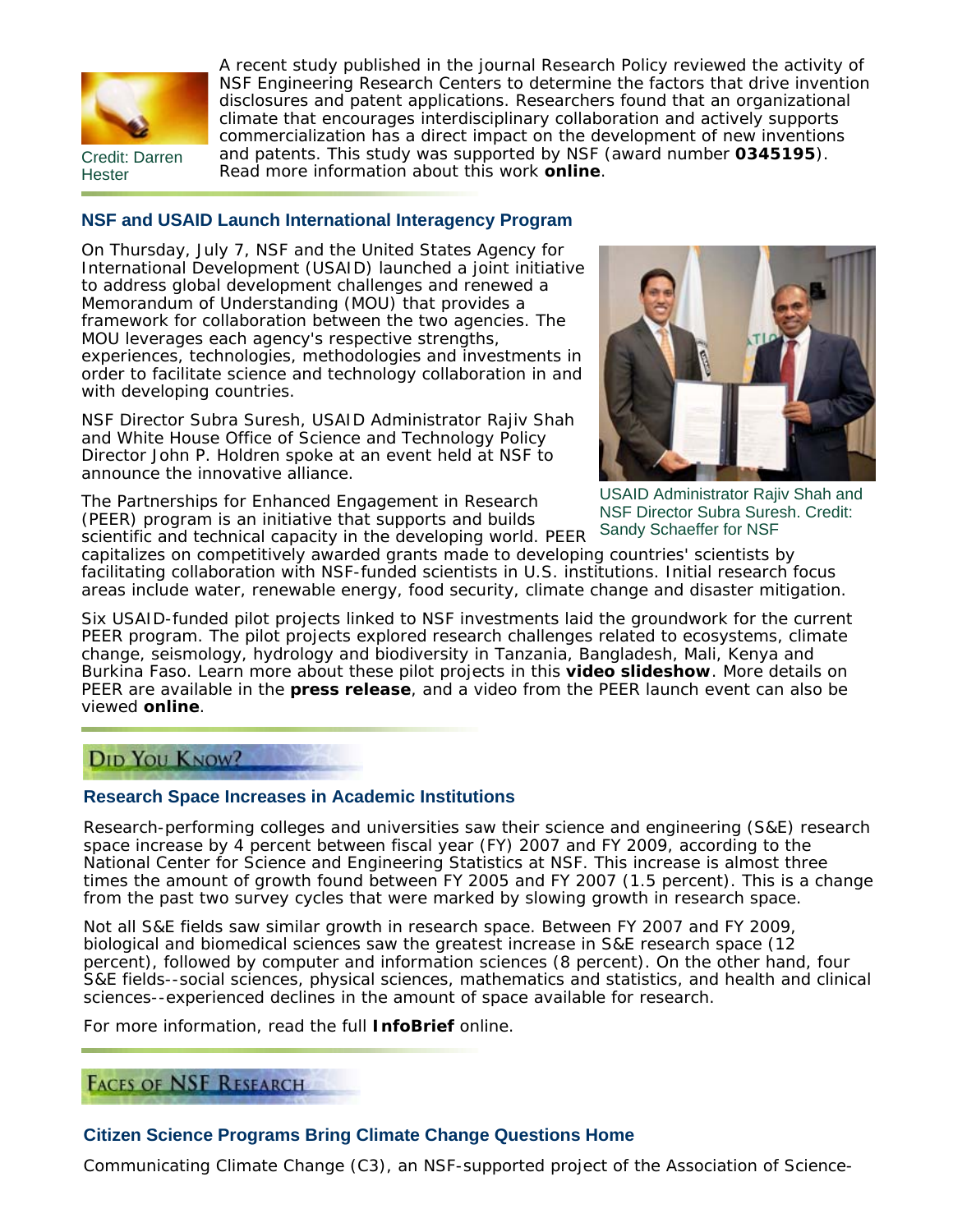

Rick Bonney and Jennifer Shirk of the Cornell Lab of Ornithology. Credit: Courtesy of Jennifer Shirk, Cornell Lab of **Ornithology** 

Technology Centers, helps people observe and understand local impacts of climate change. To do so, C3 has enlisted the expertise of the Cornell Laboratory of Ornithology (CLO), a leader in the growing field of citizen science. Rick Bonney, co-founder of CLO's Citizen Science program and director of program development and evaluation, and Jennifer Shirk, doctoral student in Cornell's Department of Natural Resources and CLO project leader for the Citizen Science Toolkit, are working with a dozen science centers around the U.S. to develop partnerships between professional scientists and the public to investigate local impacts of climate change.

At each science center, the first challenge was to identify a locally meaningful indicator of climate change. As the C3 citizen science liaison, Shirk helps staff members develop workable partnerships with national projects that can be adopted and modified locally, and connects science centers to researchers and resources. In one case where no existing project addressed a local concern, she connected staff at the Museum of Discovery and Science in Florida with local researchers at Nova Southeastern University to develop a project measuring the impact of climate change on local populations of nesting sea turtles. Volunteers now collect important data about the temperature of sea turtle nests that will help document the degree to which beaches are warming and impacting temperature-sensitive nests.

Through the **C3 citizen science projects**, Bonney and Shirk are also advancing citizen science by identifying the barriers to creating meaningful citizen science experiences through science centers. For Shirk, who has experience with citizen science projects as a volunteer, educator and scientist, the most exciting aspects of the C3 project are the new connections it has created. Not only has the project connected researchers, volunteers and science center staff with each other, but it has also helped individuals connect their personal observations to the large-scale scientific phenomenon of climate change, bringing participants to a more engaged understanding of climate change and its effects.

## **NSF IN THE NEWS**

**To Tug Hearts, Music First Must Tickle the Neurons** (*New York Times*) Research demonstrates the importance of music in human development, communication and cognition, and as a potential therapeutic tool. Three researchers supported by NSF's Directorate of Social, Behavioral and Economic Sciences are profiled.

**Alabama Tornado Team Scours Paths of Killer Storms** (*Los Angeles Times*) NSF-supported scientists at the University of Alabama-Huntsville study one of the most severe tornado outbreaks in U.S. history. Gathering data from diverse sources--including radar records, satellite images, survivor interviews and eyewitness video--the team hopes to understand storm development and improve forecasts.

# **THE RIPPLE EFFECT**

### **Visualization Challenge Accepting Entries Online**



This map of links between the genes of the mustard plant *Arabidopsis thaliana* won an Honorable Mention in the 2010 SciVis Challenge. Credit: Insuk Lee, Michael Ahn, Edward Marcotte, Seung

NSF and the journal *Science* created the International Science & Engineering Visualization ("SciVis") Challenge to celebrate and encourage the visual communication of science for educational and journalistic purposes. The 2011 contest is now accepting entries, and for the first time in the history of the competition, participants can submit entries online.

Judges appointed by NSF and *Science* will select winners in each of five categories: photography, illustrations, informational posters and graphics, interactive games, and videos. The winning entries will appear in a special section in both the print edition of *Science* and on the *Science* and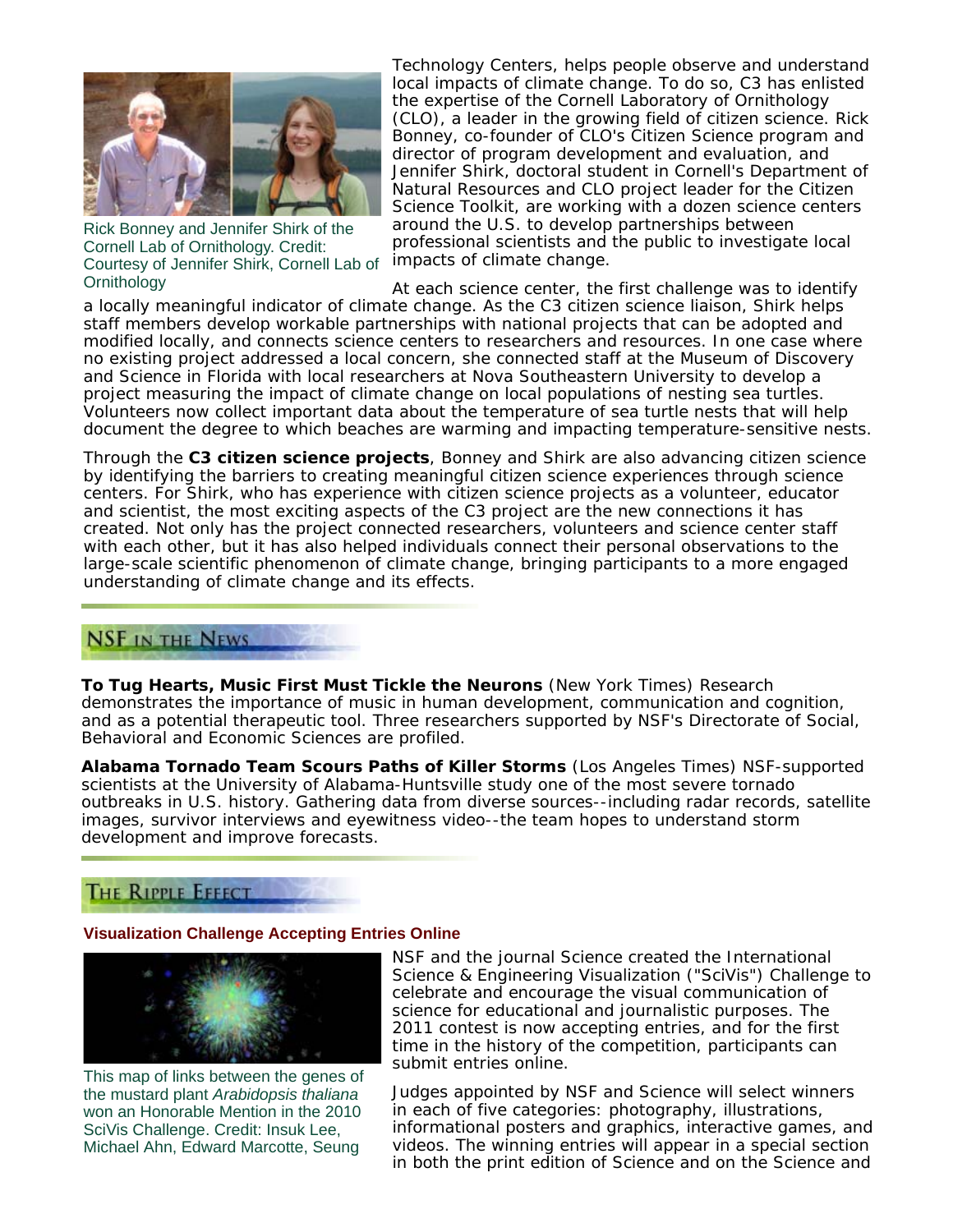#### **Learning360 Facebook Page Connects NSF Resources With Educators**

In early June, NSF's Office of Legislative and Public Affairs launched **NSF Learning360**, a new Facebook page targeted to teachers. The page features NSF-generated content created with K-12 classrooms and students in mind, but fun for learners of all ages. Posts highlight original video series such as *Green Revolution* and *Profiles of Scientists and Engineers*, as well as video series created with partner NBC Learn, such as *Chemistry Now* and *Science of NFL Football*. Daily posts also feature information on how to use NSF resources to expose students to current events in science and engineering through services such as the **Science360 News Service** or **Science Nation** weekly news videos.



Credit: NSF

The page will also be used as a mechanism for announcing opportunities available to teachers through NSF, such as nominations for the Presidential Awards for Excellence in Mathematics and Science Teaching, or Research Experiences for Teachers.

Fans who "like" **the page** will receive updates in their Facebook news feed. Users who prefer to receive posts via email can sign up for a daily digest using **Feedburner**.

#### **House Appropriations Committee Maintains NSF Funding Levels**



Credit: Architect of the **Capitol** 

On Wednesday, July 13, the U.S. House of Representatives Committee on Appropriations marked up the fiscal year (FY) 2012 Commerce, Justice, Science, and Related Agencies Appropriations Bill and provided \$6.9 billion for NSF. The Committee held NSF's budget flat relative to the FY 2011 enacted level, but changed the appropriated levels for three of NSF's six accounts.

The Research and Related Activities account received \$5.6 billion, roughly a 1 percent (\$43 million) increase over the FY 2011 enacted level and a 10 percent (\$647 million) decrease below President Obama's budget request. The Education and Human Resources account is funded at \$835 million, a decrease of 3 percent (\$26 million) compared to the FY 2011 enacted level, and 8 percent (\$77 million) below the President's request. The Major Research Equipment and Facilities Construction account is funded at \$100 million; nearly 15 percent (\$17 million) below the FY 2011 enacted level

and 55 percent (\$125 million) below the President's request.

The account levels for Agency Operations and Award Management, National Science Board, and the Office of the Inspector General all equal the FY 2011 enacted levels.

These figures do not reflect a 0.1 percent across-the-board rescission that was adopted during the markup.

### **Multimedia Stories Show How Engineers Shape the Future**

A new NSF special report highlights the work of a creative group of researchers--engineers who are investigating new phenomena, devising new capabilities and designing new technologies. Through a series of multimedia stories, "**Engineers of the New Millennium**" explores how engineers shape the future of robotics, water usage and energy development. Research projects range from creating teams of reconnaissance robots for security and rescue agencies to making fuel from algae.

The researchers describe how innovations like these can help the nation overcome major challenges, launch whole industries, and help people enjoy happier and healthier lives.



Light–emitting diodes. Credit: IEEE Spectrum

The multimedia content of "Engineers of the New Millennium," which includes audio slideshows, videos and additional resources, is based on the radio series of the